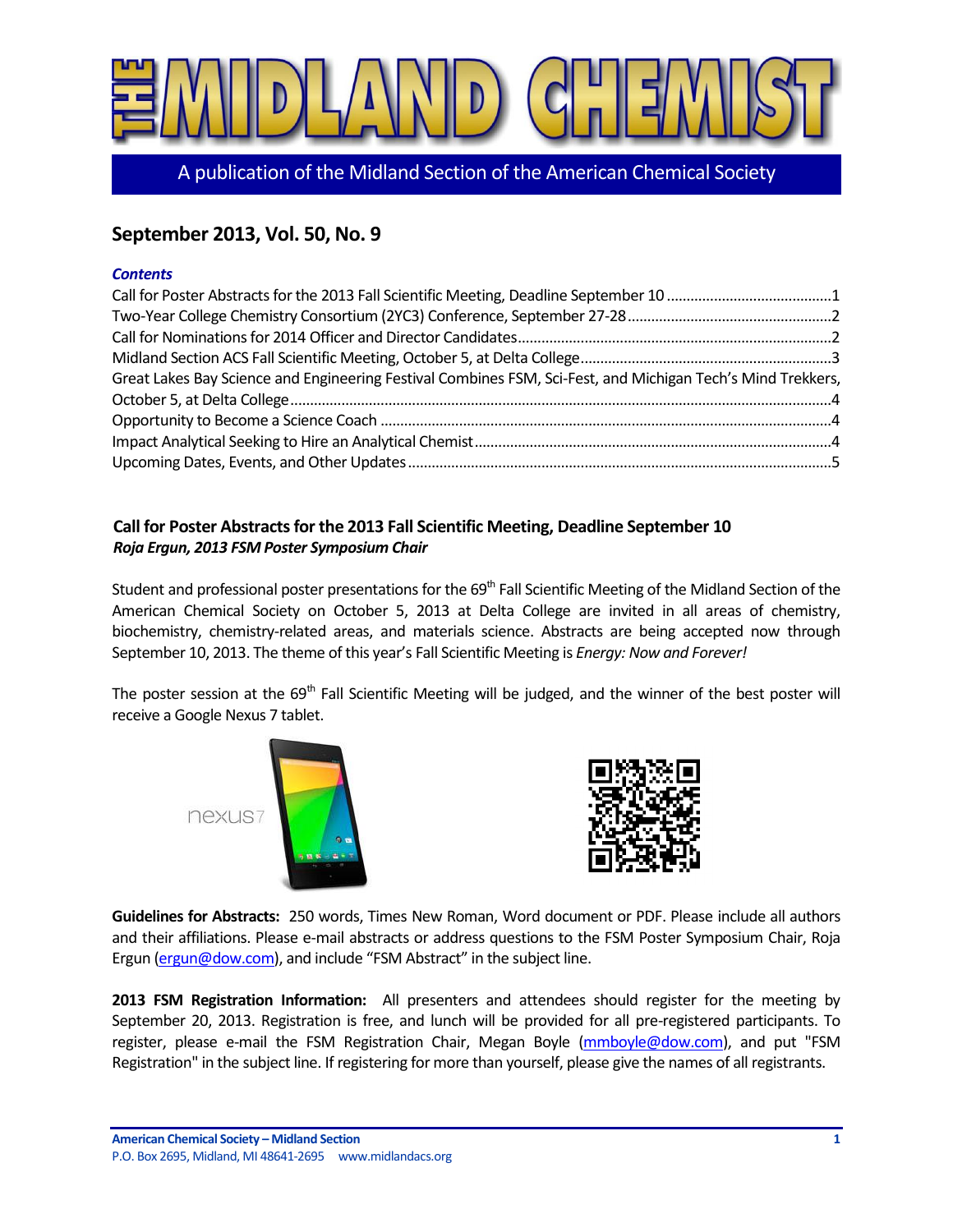For more information, please see the meeting website a[t http://midlandacs.org/index.php?page=fsm-home.](http://midlandacs.org/index.php?page=fsm-home)

## <span id="page-1-0"></span>**Two-Year College Chemistry Consortium (2YC3) Conference, September 27-28** *Jonathan Gittins, 2YC3 Program Chair*



Delta College is excited to be hosting the  $202<sup>nd</sup>$  2YC3 (Two-Year College Chemistry Consortium) Conference on September 27–28, 2013. The 2YC3 is an organization that is part of the Division of Chemical Education within the American Chemical Society. The ACS national organization is a sponsor of the 2YC3 and sends representatives to each of the meetings to share updated information from the Division of Chemical Education. The 2YC3 provides a forum for chemistry educators to enhance student learning through professional development conferences.

Attendance is not limited to two-year college instructors. We encourage presentations and workshops from high school teachers, university professors, and industry professionals. Topics can be related to our theme, *Student Success: Headed to the Workforce*, though we also encourage other topics as well to give us a diverse program.

Due to a scheduling conflict, our previously planned keynote speaker, Tom Barton, will not be able to attend the conference. Katie Erickson, S&T Catalyst Program Manager at Dow Corning, is our current keynote speaker. On Friday evening, a dinner will be held at the Doubletree Hotel in Bay City. On Saturday morning, a panel discussion on Student Success is being planned.

If you are interested in participating in the panel discussion or submitting an abstract for a presentation, please contact Jonathan Gittins, Program Chair, at [jonathangittins@delta.edu.](mailto:jonathangittins@delta.edu)

Registration is currently available for the 202<sup>nd</sup> 2YC3 Conference at [http://www.2yc3.org/registration202.htm.](http://www.2yc3.org/registration202.htm) The most up-to-date information about the conference, including program information, is available at <http://delta.edu/science/chemistry/2yc3.aspx> (which can be accessed using the QR code provided at the right).



If you have questions, please contact the program chair, Jonathan Gittins at [jonathangittins@delta.edu.](mailto:jonathangittins@delta.edu) We greatly appreciate any participation in this conference, and look forward to seeing all of you at Delta College!

### <span id="page-1-1"></span>**Call for Nominations for 2014 Officer and Director Candidates** *Jaime Curtis-Fisk, Chair, Nominations and Elections Committee*

Here is your chance to become more involved in your local ACS section. We need candidates to run for the following positions for 2014:

- Chair-elect (1-year term)
- Secretary (1-year term)
- Treasurer (1-year term)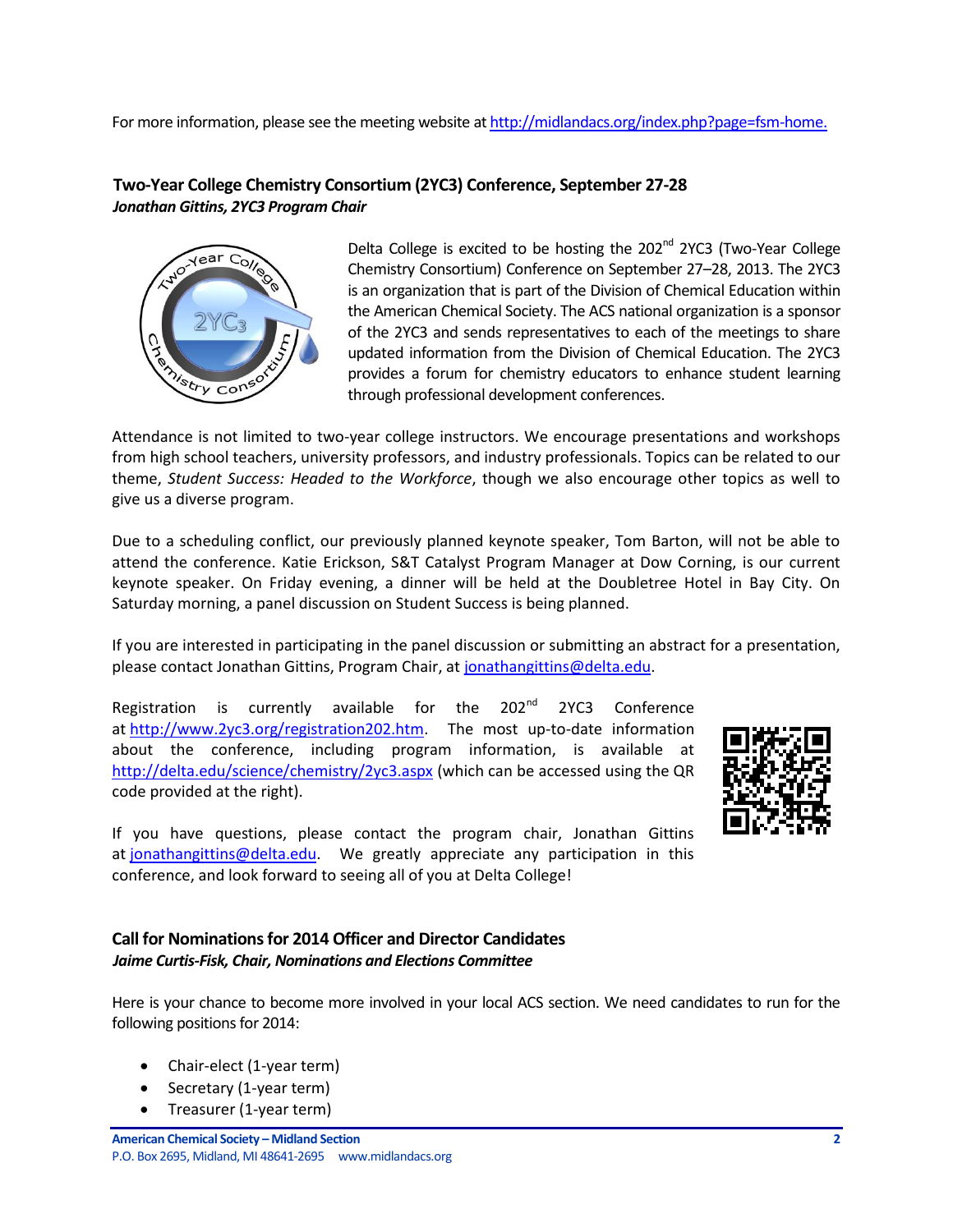- Councilor (3-year term)
- Alternate Councilor (3-year term)
- Chair, Nominations and Elections Committee (1-year term)
- Directors (3 open positions, 3-year terms)

If you are interested in running for any of these positions, or if you know of someone who might be interested, please contact Jaime Curtis-Fisk a[t jlcurtisfisk@dow.com](mailto:jlcurtisfisk@dow.com) or 989-638-7044. If you have any questions regarding the responsibilities of any of the positions, please contact the current officers or Jaime Curtis-Fisk, or you are welcome to visit our website a[t www.midlandacs.org.](http://www.midlandacs.org/) Our local section handbook also provides further details a[t ACSMidlandSectionHandbook.](http://midlandacs.org/uploads/images/administration/ACSMidlandSectionHandbook.pdf)

There are a variety of compelling reasons to take advantage of the chance to become involved as an officer or director of the Midland Section ACS: networking beyond your work-place, an opportunity to provide vision and voice to your local scientific community, and a chance to hone your interpersonal and leadership skills.

Please consider getting involved with the Midland Section ACS. If you are not keen on running for a board position, there are still many other great areas for you to serve.

# <span id="page-2-0"></span>**Midland Section ACS Fall Scientific Meeting, October 5, at Delta College** *Shawn Chen, 2013 Fall Scientific Meeting Chair*



# **Delta College 8:30 AM to 3:00 PM**

Kick off the day with our Keynote Speaker **Jeremiah Johnson** (University of Michigan) **"The Energy Challenges and Opportunities of the 21st Century"**

Join us immediately after for more technical talks featuring:

| George Clark        | Guy Packard                  |
|---------------------|------------------------------|
| (Dr. Energy Saver)  | (Consumers Energy)           |
| <b>Greg Stewart</b> | Dan Martin                   |
| (Dow Chemical)      | (Covaron Advanced Materials) |
|                     |                              |

# **Bring your family to enjoy Sci-Fest and Mind Trekkers at the same time!!!**

Registration is free, and lunch will be provided for all pre-registered participants.

Email **mmboyle@dow.com** (specify number of people if you are bringing guests)

*Interested in giving a poster presentation?* 

*Email ergun@dow.com, and include "FSM Abstract" in the subject line.* Visit our website for more info: http://midlandacs.org/index.php?page=fsm-home

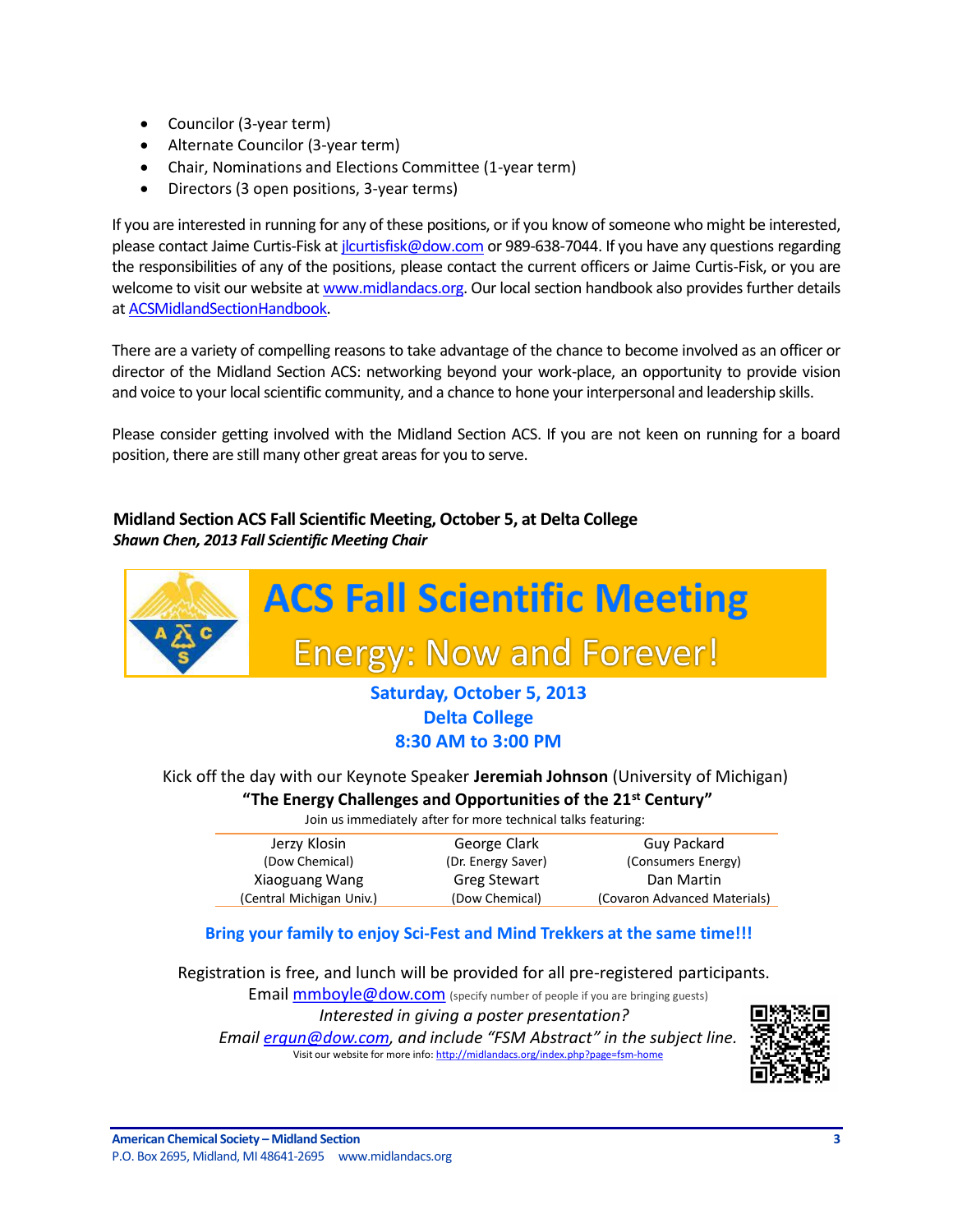## <span id="page-3-0"></span>**Great Lakes Bay Science and Engineering Festival Combines FSM, Sci-Fest, and Michigan Tech's Mind Trekkers, October 5, at Delta College** *Dave Stickles, Sci-Fest 2013 Chair*

Sci-Fest 2013, celebrating National Chemistry Week, will offer exhibits and activities for young and old in the Pioneer Gym of Delta College. This will be a family friendly event that will showcase the National Chemistry Week theme, *Energy: Now and Forever!*, with interesting and educational exhibits by professional groups, college students, teachers, local businesses, and more. On center stage, we'll also present a science show that will entertain young and old alike. For more information on Sci-Fest 2013 and how to be an exhibitor go to [http://midlandacs.org/index.php?page=sci-fest.](http://midlandacs.org/index.php?page=sci-fest)

**Call for Exhibitors:** Would you like to share your love of science with kids and families? If you have an idea for an interesting, science related hands-on activity or exhibit please consider participating in Sci-Fest 2013 on October 5 at Delta College. Exhibiting is free but you must fill out an exhibitor request form at <http://midlandacs.org/index.php?page=sci-fest> or contact Dave Stickles. Requests for table space are being accepted through September 20. For questions, contact Dave Stickles a[t dstick44@chartermi.net](mailto:dstick44@chartermi.net) or 989-496- 3273.

We are also looking for volunteers to help with setup prior to the event and taking exhibits down after the event, so if you are not interested in doing an exhibit, you can still help us out. For questions, contact Dave Stickles a[t dstick44@chartermi.net](mailto:dstick44@chartermi.net) or 989-496-3273.

Please plan to join us on October 5 at Delta College for *Energy: Now and Forever!*, and bring your kids, relatives, and friends for an exciting exploration of science at all levels.

## <span id="page-3-1"></span>**Opportunity to Become a Science Coach** *Eva Li, Midland Section ACS Publicity*

Share your expertise and enthusiasm for science with an elementary, middle, or high school teacher in your community by becoming an ACS Science Coach. In this year-long volunteer role, you'll work directly with a classroom teacher to support science learning. Together, you and the teacher will decide how to best combine your time and talents. If approved, ACS will donate \$500 to the school to support your efforts. Find out more a[t www.acs.org/ScienceCoaches.](http://www.acs.org/ScienceCoaches)

### <span id="page-3-2"></span>**Impact Analytical Seeking to Hire an Analytical Chemist** *Sherrie Crivac, Michigan Molecular Institute / Impact Analytical*

Impact Analytical, a division of Michigan Molecular Institute, is seeking an analytical chemist in gas chromatography for a career track position. The candidate will know and apply the fundamental concepts, practices, and procedures of laboratory operations and utilization of laboratory equipment. Will be familiar with specific analytical laboratory instrumentation and general operations in a single analytical discipline (Separation Science – GC, GC-MS, HPLC, LC-MS).

The candidate will be able to perform routine tasks in sample handling and preparation, prepare glassware, and perform laboratory maintenance. Under direct supervision, will be able to perform specific analyses as